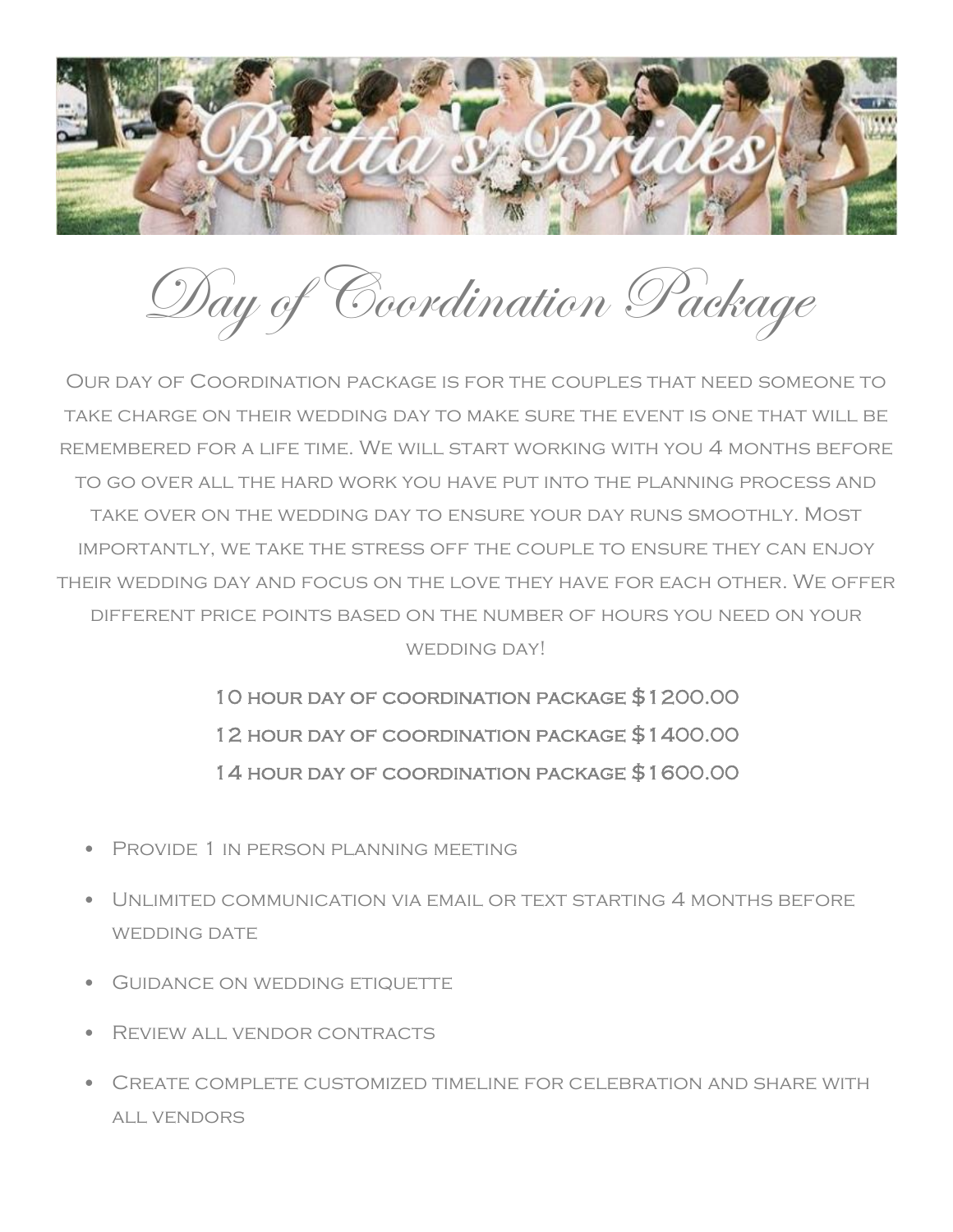• Provide guidance and sample text for printed materials including: ceremony program, officiant script and menu

## WEDDING WEEK

- Attend final meeting with client and collect all celebration elements
- Confirm all details and arrival times for vendors
- Coordinate rehearsal with (or without) Officiant
- Confirm & check in with all wedding vendors during week of the **WEDDING**
- Help arrange any personal décor or rental items
- Provide schedule for family and VIP guests
- Coordinate all printed materials

## WEDDING DAY

- Ensure proper placement of seating cards, favors, programs, signage, card box, guest book, and simple décor as planned
- Setup specialty linens not provided by venue or caterer
- Coordinate all aspects of wedding celebration
- Coordinate all deliveries and installations of celebration in accordance with vendor contracts
- Coordinate distribution of final payments and gratuities
- Manage and coordinate transportation for family and guests
- Provide event emergency kit (including sewing kit, stain remover, etc)
- Organize and cue the wedding party and family for the processional
- Distribute final payments and gratuities to all vendors